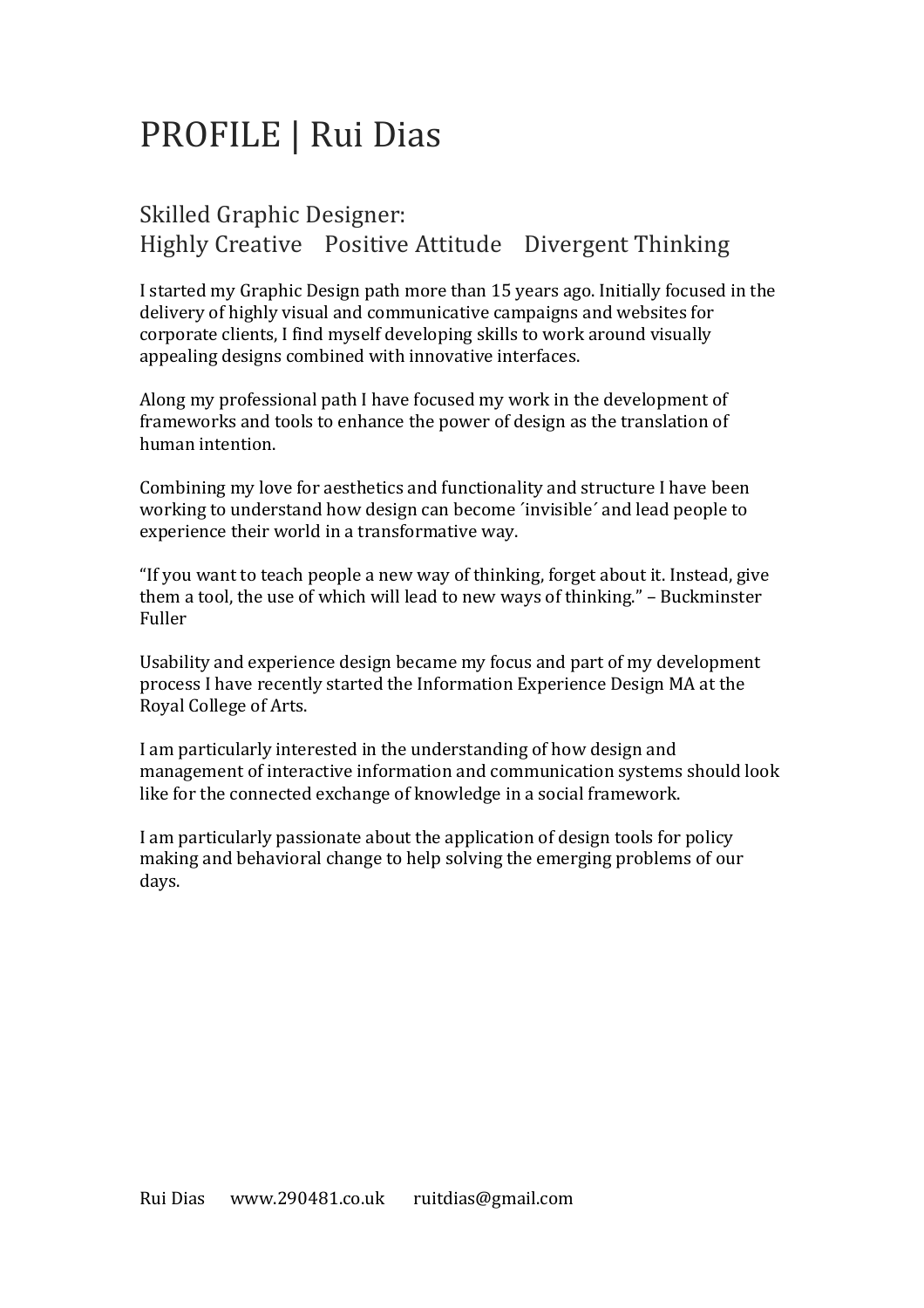### Technical Proficiency

Platforms: Mac OSX and Windows XP Tools: Expert in Adobe Creative Suit CS6; Experience with Microsoft Office, HTML, CMS and CSS.

## Design Proficiency

Brand identity Print production Digital design Illustration Packaging design Retail and wholesale marketing Design management

Marketing and promotional Materials Exhibition and display graphics Reports and publications Social Media Information architecture User-centered design

### Skills

Excellent communication and presentations skills

Strong analytical, organizational and planning skills

Creative problem-solver with positive attitude

Experience managing and completing projects

Competencies in image composition photography, typography and printing

Thrive working collaboratively

# WORK EXPERIENCE

### $2002$  – Present

#### Freelance Designer

Branding, Print Production, Web Design, Design Thinking. Main clients: Kloraine (Health and Beauty), Público (Media group), Lightning Bolt (Retail surf shops), Bangguru (Music band), Buggin Media (Audiovisual Studio), Batan (Environmental Services)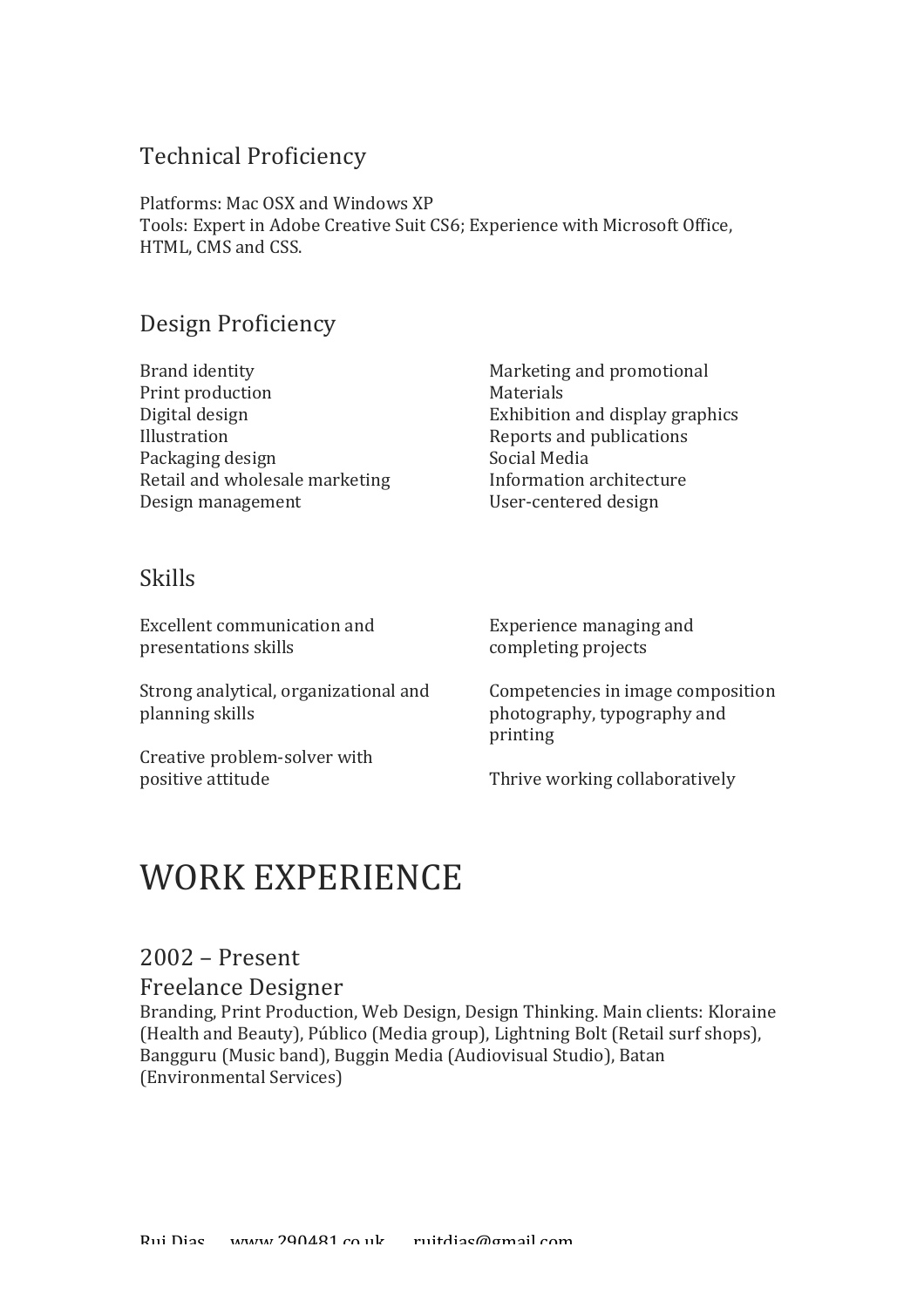# 2002 - 2014

DI - Dá-me Ideia Lisbon Design, Production and Installation Art Director \ Designer

Main responsibilities: Visual Identity, Web Content Manager, Sport & Fashion Markets POS Services, Collateral, Retail and Wholesale Marketing. Main clients: Nike, Hurley

### $2010 - 2012$

Pimenta Laranja Lisbon 100% Organic Meal Services Founder \ Managing Director \ Art Director - Innovation Award Winner 2012

Main responsibilities: Leading the company's Communication strategy including Brand and Identity, Website and Content Management, Packaging Design, Print Production.

### $2007 - 2009$

Useless Design Lisbon Consultant Founder \ Design Consultant

Main responsibilities: Design Management in Product, Development and Sustainable Design Strategies and Brand Development.

2003 Inverso Design Stockholm Internship

Main responsibilities: Web Design and Programming using Photoshop, Flash and Dreamweaver.